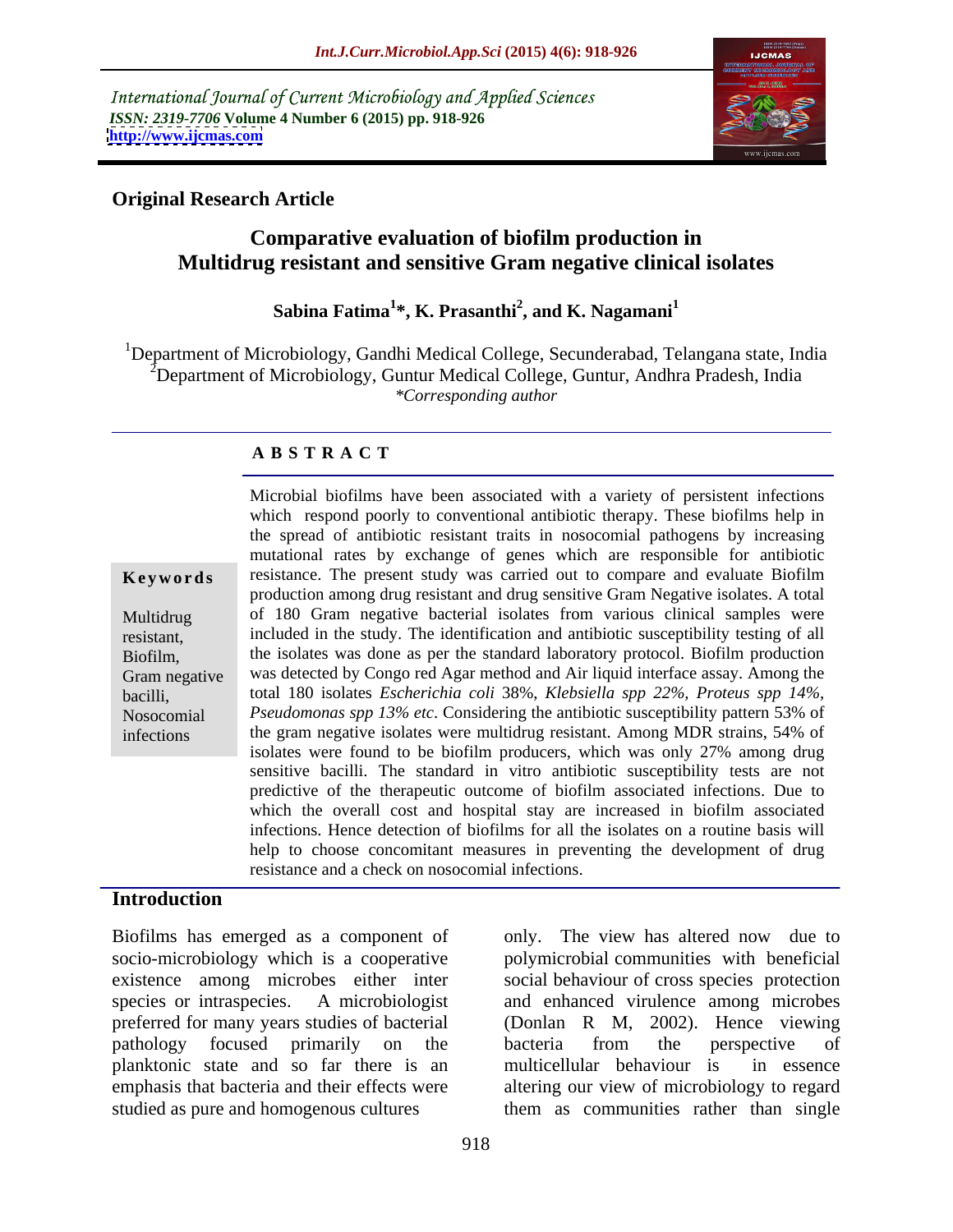celled. Naturally bacteria exists in one of the poorly expressed and as a consequence low two types of population, planktonic i.e, non antibiotic susceptibility (O'Toole, et al, interacting free swimming single cells and sessile as an aggregated unit of interactive genotype selecting a resistant population. bacteria attached to a surface or interfaces The exopolysaccharide matrix acts as a within the confines of a biomass. A biofilm barrier and prevents the diffusion of is a surface associated mono or poly antibiotic molecules into the deeper layers of microbial colony, where cells adhere to each the film which is the extrinsic resistance other and also to the surface, that is mechanism. Bacteria within the biofilm embedded in a self produced glycocalyx or extracellular polymeric matrix, which transfer genetic information and plasmids protects the microorganisms from hosts due to the close proximity. Hence the immune system and antimicrobial therapy population can survive the antibiotic (Costerton J W et al, 1999). concentration of about 1000 times higher

The formation of biofilm is a cyclic process which requires physical, chemical, environmental and biological processes Biofilm is the predominant mode of growth (Danese P N et al, 2000). It mainly of bacteria and this plays a central role in consists of several steps like deposition of pathogenesis of chronic, persistent, relapsing the microbes followed by adhesion and infections and emergence of virulent anchorage to the biotic tissue epithelia or multidrug resistant traits among pathogens abiotic device surfaces. Optimum (Parsek M R, 2012). The first recorded osmolarity, iron availability, carbon source, observation concerning a biofilm was by oxygen tension, temperature, moisture etc are the other contributing factors (Davies DG,1998). Later growth, multiplication and dental plaque sample through his primitive dissemination to the other sites takes place. microscope in 1684. According to a public Given the sufficient resources a biofilm can statement from the National Institute of develop readily on any surface or interfaces. Health, more than 65% of all microbial Bacteria within the biofilms differ both in infections are biofilm associated (Amy behaviour and in phenotypic form from the Proal, 2008). planktonic bacteria. Conventional clinical microbiology can detect only the planktonic With this back ground the present study was forms which are entirely different from the undertaken to analyze the prevalence of enclosed sessile forms within the biomass multidrug resistant Gram negative isolates (Bordi, et al, 2011). from various clinical samples and to

biofilms has been attributed to a variety of mechanisms. Organisms encapsulated in the matrix grow more slowly and the antibiotic cannot act effectively on the slow growers. This is due to the fact that encapsulated This prospective study was carried over a populations have a decreased nutrient and period of 9 months, from December, 2013 to oxygen supply resulting in a static metabolic August, 2014 at Gandhi Medical college rate where antibiotic binding proteins are Hospital, a tertiary care centre, Andhra

2000). This may lead to a less susceptible mechanism. Bacteria within the biofilm develop interbacterial communication and due to the close proximity. than needed to eradicate planktonic bacteria of the same species (Lewis K, 2007).

(Parsek M R, 2012). The first recorded given by Antonie Von leuwenhoeck (1632- 1723) who observed animalcules in his own statement from the National Institute of Health, more than 65% of all microbial Proal, 2008).

The failure of antimicrobial agents to treat among drug resistant and drug sensitive compare and evaluate Biofilm production Gram Negative clinical isolates.

# **Materials and Methods**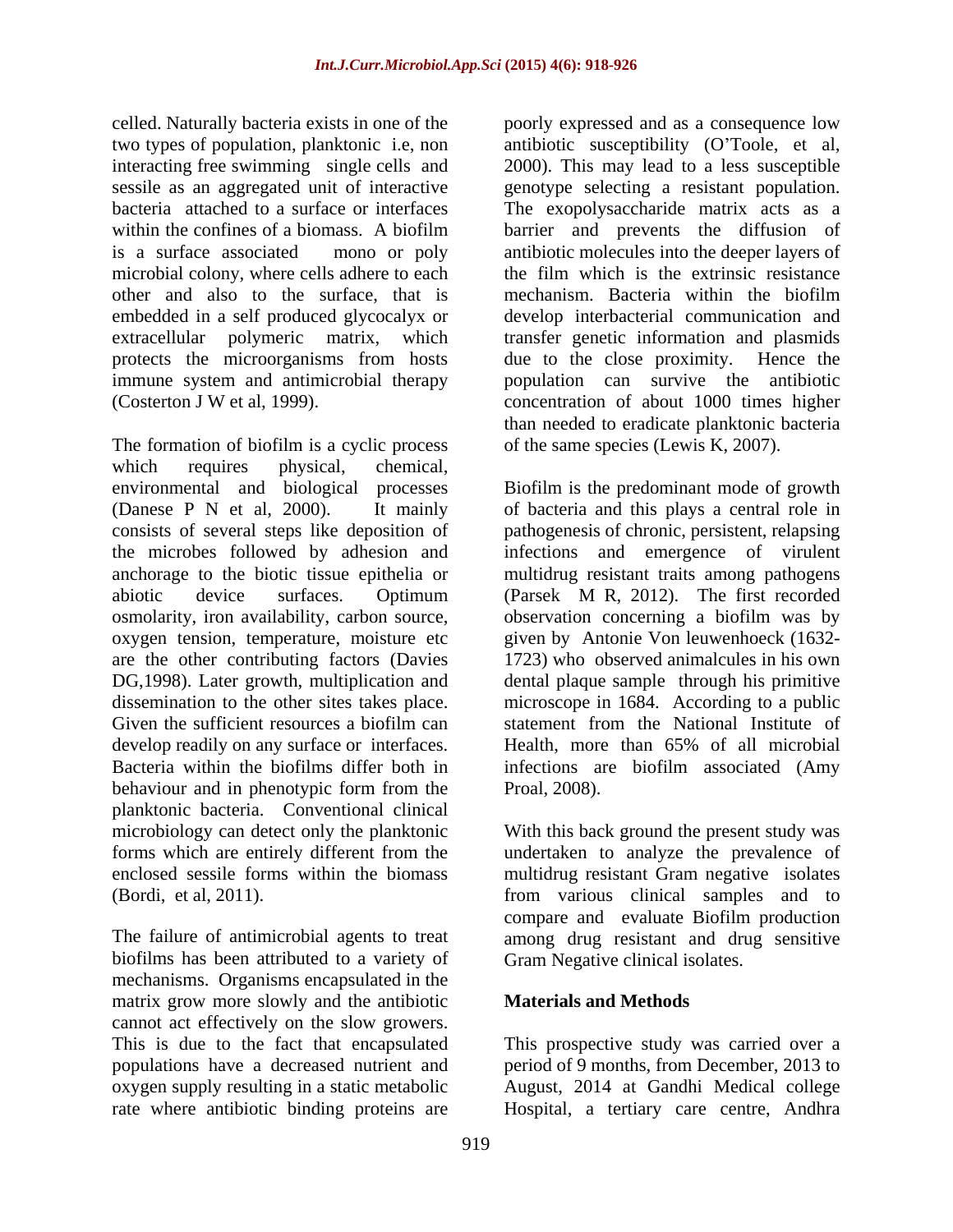Pradesh, India. A total of 180 Gram negative samples like blood, urine, sputum, pus and about

Processing of samples and identification of Lid was loosely fitted for aeration inside the isolates was done as per the standard tube. The tubes were observed daily for a bacteriological techniques. The antibiotic maximum of 9 days visually for the turbidity susceptibility testing of all the isolates was performed by Kirby bauer disc diffusion edges of the immersed glass slide. Any method on Mueller Hinton Agar as per CLSI turbidity seen either at the junction, edges of guidelines (M100- S 23, 2013). The representative antibiotics among all classes bottom, then the slides were gently pulled were used for sensitivity testing. Bacterial out by holding the edges with a sterile isolates that demonstrated resistance to at forceps and placed on a blotting paper, heat least one agent each, in three antibiotic fixed and stained with an aqueous solution classes were considered as Multi Drug of Congo red for 3 minutes, washed with resistant (CDC MDRO/CDI, module, 2014). water and left for air drying. The slides were All the 180 gram Negative bacilli were then examined under a compound evaluated for the phenotypic detection of Biofilm production by Congo red agar by 100 X.Tubes or slides that were negative method (Freeman D J et al, 1989) and Air for biofilm after 9 days were discarded. liquid interface assay (Constantin OE, 2009). ATCC *Pseudomonas aeruginosa* PAO 1 and ATCC 27853 *Pseudomonas aeruginosa* were used as positive and A biofilm positive slide observed at 10X as negative controls respectively (Laverty G et clumps of material, at 40X showed net like al, 2012 and Perez L RR et al, 2011). Structure with pores and fibres and at  $100X$ 

In Congo red agar method the isolates were with exopolysaccharide fibres and inoculated on Congo red agar media (Hi embedded microcolonies were noted.<br>
media laboratories, Mumbai) and incubated Negative slides under microscope does not at 37 $<sup>0</sup>$  C for 18-24 hours. Biofilm producer</sup> bacteria exhibited black crystalline, dry, rough colonies whereas Non biofilm beat fixed were observed. The colonies. A 5 point colour reference scale regarded as  $BB - Bright$  black or  $OB$ to Bordeaux was taken as non biofilm

In air liquid interface assay method, 25 ml  $\qquad$  O'Toole, 2004). of sterile nutrient broth with 1% glucose in a

bacterial isolates from various clinical 0.5ml of test bacterial suspension containing sterile fluids were included in the study. slide was immersed into it and incubated at 50 ml Falcon tube was inoculated with  $10^4$  CFU/ml. A sterile micro glass <sup>4</sup> CFU/ml. A sterile micro glass  $37^{\circ}$ C in upright position without shaking. at the air liquid interface and also at the the immersed glass slide or deposit at the then examined under a compound microscope under 10X then 40X followed (Sara Marti et al, 2011, Oana Emilia Constantin, 2009).

media laboratories, Mumbai) and incubated Negative slides under microscope does not producers showed smooth, reddish coloured exopolysaccharide matrix adherent only at was applied for the quantification of biofilm but it should be accompanied with the production. Biofilm producers were bacteria and biofilm matrix adhering all Opaque black. Anything between pink, red also. Only turbidity at the junction can also producer strains. the longer incubation required which can observation of bacterial cells associated with exopolysaccharide fibres and embedded microcolonies were noted. reveal an adherent matrix morphology only the scattered planktonic cells which were heat fixed were observed. The the junction of air liquid was not important throughout the immersed portion of the slide be due to the drying of the media because of lead to a false positive result (Caiazza and O Toole , 2004).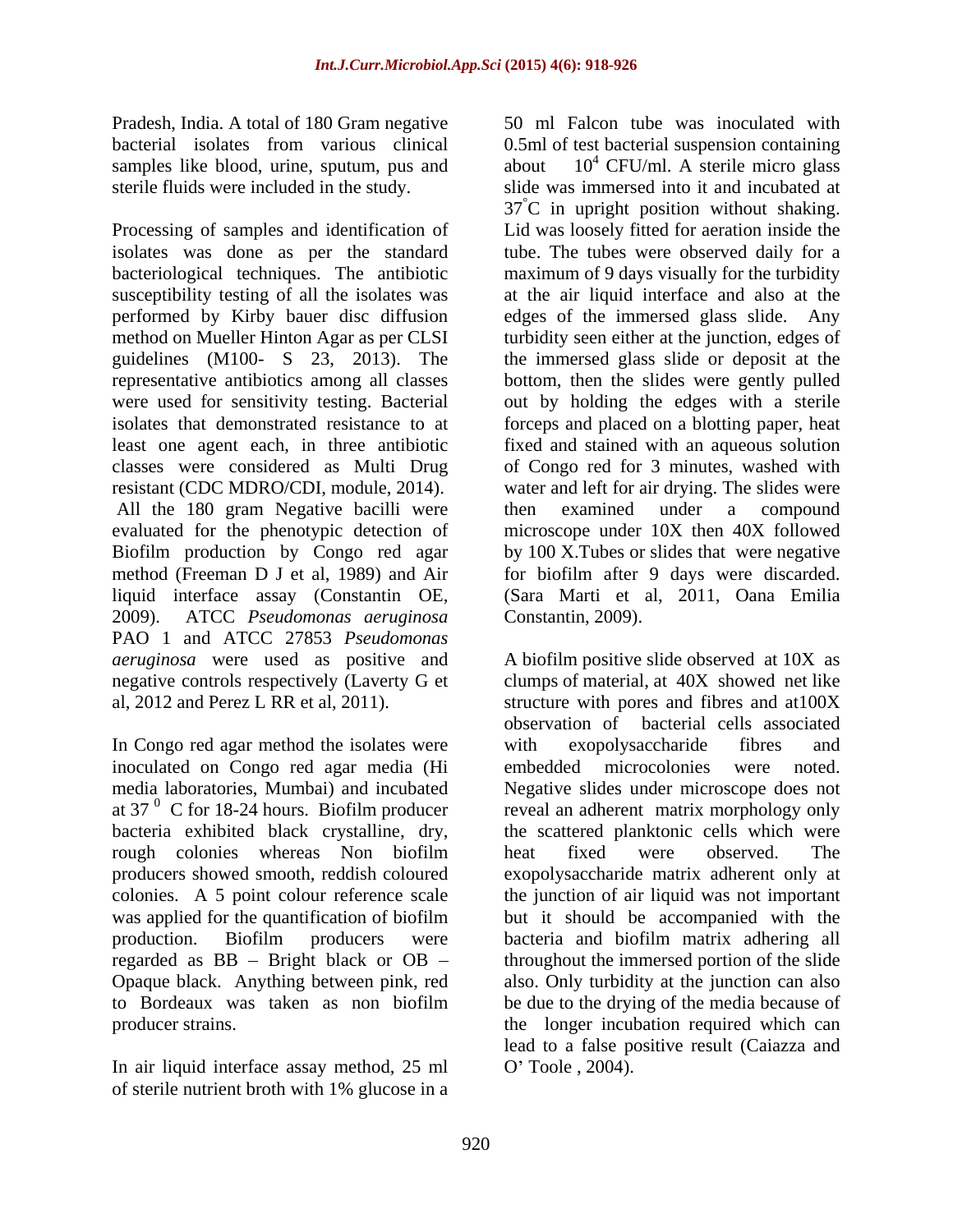Distribution of the total 180 Gram Negative detect the biofilm formation by two different bacilli were *Escherichia coli* 68 (38%), phenotypic methods and to analyse biofilm *Klebsiella spp* 40 (22%), *Proteus spp* 26 production with respect to the multi drug (14%), *Pseudomonas spp* 24(13%), *Acinetobacter spp* 9(5%), *Citrobacter spp* 8 (4.5%), *Enterobacter spp* 5 (3%) from the *spp* mostly isolated from urine samples. On agar method which detects the isolates, 95 (53%) were multidrug resistant Considering the biofilm formation of the evaluation of biofilm production and drug resistant population, 54% were biofilm drug sensitive isolates(Table 4) indicating

Community living among various microbes leading to enhanced virulence and cross species antimicrobial resistance is a challenge to the medical fraternity. Biofilm formation is a well known pathogenic active cell division and recruitment of spp 22% and Proteus spp, Pseudomonas spp secondary invader pathogens (Hans curt with 14.5% and 13 % respectively. Similar Flemming et al, 2011). Present study was

**Result and Discussion**  undertaken on various Gram negative clinical isolates from various samples to resistance of the isolates.

clinical samples, of which 76 (42%) were pathogenicity associated with biofilms are urine, 48 (27%) pus, 23 (13%) sputum, the production of EPS and the adhering 19(10%) blood, 14 (8%) were sterile fluids capacity of the microbes (Adilson Oliveira (Table 1). *Escherichia coli* was the et al, 2010). These two phenomenon were predominant isolate followed by *Klebsiella* addressed in this study by the Congo red evaluation of drug resistant and drug polysaccharide matrix production by the sensitivity pattern of 180 gram negative bacteria (Khalid Mahmood Hammadi and and 85 (47%) were drug sensitive (Table 2). liquid interface assay which , not only shows isolates, it was found that 74(41%) were clumps of microbes embedded in slime biofilm producers and 106(59%) were non (Andrew J Spiers et al, 2003) . The Congo biofilm producers (Table.3). On comparative red agar method was sensitive, rapid and susceptibility pattern of gram negative biofilm production. It also supports isolates it was observed that among the drug multiplication and growth of Gram negative positive and 46% were biofilm negative. non inhibitory nature and yielded a viable Whereas 27% were biofilm producers and growth (Mariana NS et al, 2009). It was also 73% were biofilm non producers among practical to carry out this method on a drug resistance and biofilm production are economical. The Air liquid interface assay directly proportional, which obtained a provides a simple system for microscopic significant P value (< 0.005) by Chi square analysis of biofilm production over a time method. range. The advantage is both the adherent The key factors contributing to agar method which detects the AfafAbdulrahman Yousif, 2014) and Air the adhering capability but also the adherent facilitates the visual chromatic evaluation of bacilli and other bacteria on account of its routine basis as it was easy and potential of matrix and the embedded bacterial cells are visualized after appropriate staining technique.

mechanism, where bacteria are successful at among clinical samples ( Table 1) where colonization and persistence over their free *Escherichia coli* was the predominant living planktonic counterparts because of pathogen with 38% , followed by *Klebsiella* The present study mentioned the distribution of Gram Negative bacilli *spp* 22% and *Proteus spp*, *Pseudomonas spp* with 14.5% and <sup>13</sup> % respectively. Similar results are reported by Stephen E Mshana et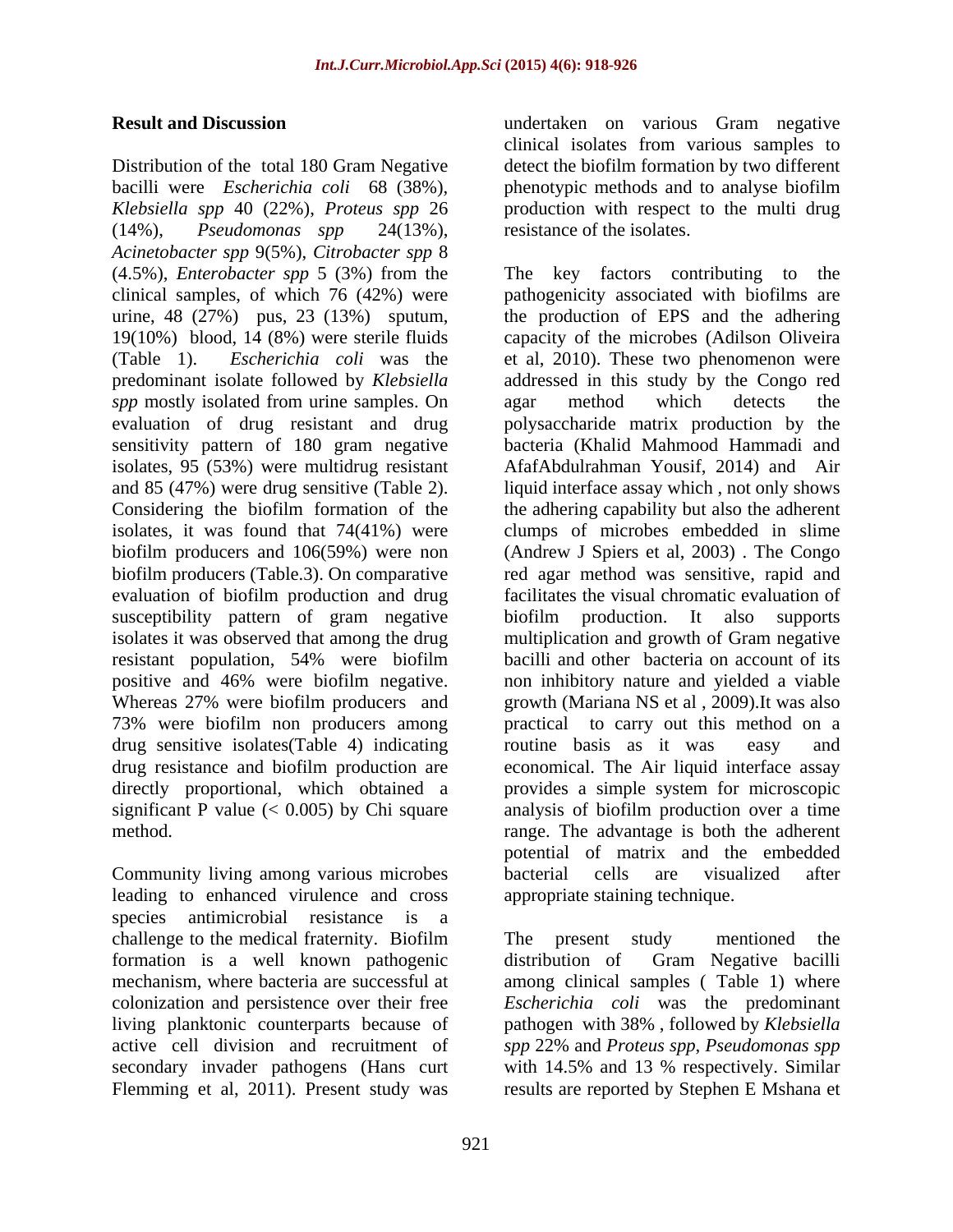al (2009) with 33.7% of *E.coli*, 24% of *Klebsiella spp* and 12% of *Pseudomonas spp*, whereas *Proteus spp* is only 8.2% in Jaggi et al (2012), where 57.9% are their study. Also Jaggi et al ( 2012) isolated *Klebsiella spp* and 54.2% are *E.coli*, this 43.9% *E.coli*, followed by *Kelbsiella spp* may be due to including both ESBL and (19.7%), *Pseudomonas spp* (15%). MDR isolates in their study. Over all the Jayaprada et al (2012) showed similar wide spread use of broad spectrum findings of *E.coli* 31.8% and *Klebsiella spp* antibiotics leading to selective survival 23.6% in their study. Isolation of advantage of pathogen is the common *Acinetobacter spp* is only 5% in this study, reason for multi drug resistance among the but it is reported as 10.3% by Stephen E Mshana et al (2009), 9.9 % by Jaggi et al

On evaluating the drug susceptibility pattern Acinetobacter spp, 58.3% were of the gram negative isolates, our study *Pseudomonas spp*, 50% Citrobacter spp, showed 32.6% of *E.coli* and 25% of followed by 45 % *Klebsiella spp*, 40 % *Klebsiella spp* were multidrug resistant. Followed by 16.8% of *Pseudomonas spp*, is reported by Stephen E Mshana et al (2009), followed by 24.4% for *E.coli*, 17.7%

for *Acinetobacter spp,* 6.4% for *Proteus spp*. A high multidrug resistance is reported by bacteria.

(2012) and 17.8% by Jayaprada et al (2012). On analyzing the biofilm production among 13.6% of *Proteus spp* and 7.3% of percentages of biofilm production observed *Acinetobacter spp* (Table 2). A high drug with *Acinetobacter spp, Citrobacter spp and* resistant pattern of 63.7% for *Kelbsiella spp Enterobater spp* was may be due to their less the Gram negative isolates, 66.6% were *Acinetobacter spp*, 58.3% were *Pseudomonas spp*, 50% *Citrobacter spp*, followed by <sup>45</sup> % *Klebsiella spp*, <sup>40</sup> % *Enterobacter spp*, 38.4% *Proteus spp*, 29.4% *E.coli* (Table 3). Relatively high number in this study.

| Gram negative                   | Urine                                              | Pus                   | Sputum      | <b>Blood</b>                                                                | Sterile fluids | Total     |
|---------------------------------|----------------------------------------------------|-----------------------|-------------|-----------------------------------------------------------------------------|----------------|-----------|
| bacilli                         | $(n=76)$                                           | $(n=48)$              | $(n=23)$    |                                                                             | $(n=14)$       | $(n=180)$ |
| Escherichia coli   $30(39.5\%)$ |                                                    |                       |             | $\left  16(33.3\%) \right  13(56.5\%) \left  05(26.3\%) \right  04(28.5\%)$ |                | 68(38%)   |
| Klebsiellaspp                   | 22(29%)                                            |                       |             | $\vert 06(12.5\%) \vert 04(17.4\%) \vert 06(31.6\%) \vert 02(14.3\%)$       |                | 40(22%)   |
| Proteus spp                     | $06(7.9\%)$                                        | $11(22.9\%)$ 01(4.3%) |             | 04(21%)                                                                     | 04(28.5%)      | 26(14.5%) |
| Pseudomonas                     | $\vert 09(11.8\%) \vert 08(16.6\%) \vert 03(13\%)$ |                       |             | $\vert 02(10.5\%) \vert 02(14.3\%)$                                         |                | 24(13%)   |
| spp                             |                                                    |                       |             |                                                                             |                |           |
| $Acinetobacterspp$ 02(2.6%)     |                                                    | $03(6.3\%)$           |             | 02(10.5%)                                                                   | 02(14.3%       | 09(5%)    |
| $Citrobacterspp$ 04(5.3%)       |                                                    | 03(6.3%)              | 01(4.3%)    |                                                                             |                | 08(4.5%)  |
| $Enterobacterspp$   03(3.9%)    |                                                    | $01(2.1\%)$           | $01(4.3\%)$ |                                                                             |                | 05(3%)    |
| Total                           | 76(42%)                                            | 48(27%)               | 23(13%)     | $19(10\%)$                                                                  | $14(8%)$       | 180       |

**Table.1** Details of the Gram Negative isolates based on clinical samples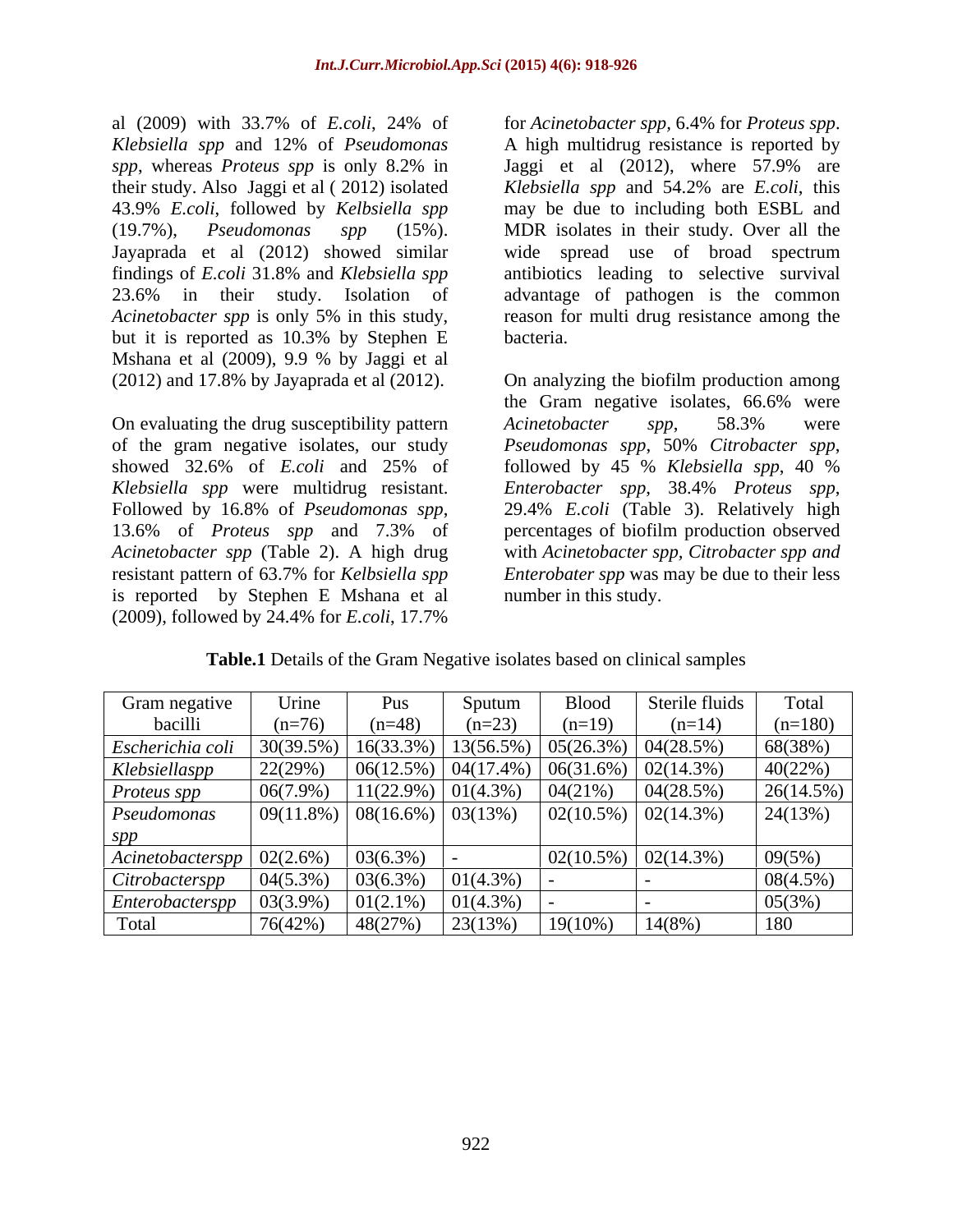| Gram negative bacilli   Multi drug resistant   Drug sensitive |              |              | Total |
|---------------------------------------------------------------|--------------|--------------|-------|
| Escherichia coli                                              | $31(32.6\%)$ | 37(43.5%)    | 68    |
| Klebsiellaspp                                                 | 24(25%)      | $16(18.8\%)$ | 40    |
| Proteus spp                                                   | $13(13.6\%)$ | 13(15%)      | 26    |
| Pseudomonas spp                                               | $16(16.8\%)$ | $08(9.4\%)$  | 24    |
| Acinetobacterspp                                              | 07(7.3%)     | 02(2.3%)     | 09    |
| Citrobacterspp                                                | 02(2%)       | 06(7%)       | 08    |
| Enterobacterspp                                               | 02(2%)       | 03(3.5%)     | 05    |
| Total                                                         | 95(53%)      | 85(47%)      | 180   |

**Table.2** Drug susceptibility pattern of the isolates

**Table.3** Distribution isolates based on Biofilm production

| Gram negative bacilli                |              | Biofilm positive   Biofilm Negative |
|--------------------------------------|--------------|-------------------------------------|
| Escherichia coli (n=68)              | 20(27%)      | 48(45%)                             |
| Klebsiellaspp $(n=40)$               | $18(24.3\%)$ | $22(20.8\%)$                        |
| Proteus spp $(n=26)$                 | 10(13.5%)    | 16(15%)                             |
| Pseudomonas spp (n=24)   $14(18.9%)$ |              | $10(9.4\%)$                         |
| Acinetobacterspp $(n=9)$             | 06(8%)       | $03(2.8\%)$                         |
| $\vert$ Citrobacterspp (n=8)         | $04(5.4\%)$  | $04(3.8\%)$                         |
| Enterobacterspp $(n=5)$              | 02(2.7%)     | $03(2.8\%)$                         |
| Total $(n=180)$                      | 74 (41%)     | 106(59%)                            |

**Table.4** Comparative evaluation of Biofilm production in Drug Resistant and Sensitive gram negative isolates

|                |             | Biofilm positive   Biofilm negative | Total                    |
|----------------|-------------|-------------------------------------|--------------------------|
| Drug resistant | 51 $(54\%)$ | 44 (46%)                            | 95 (53%)                 |
| Drug sensitive | 23(27%)     | 62 (73%)                            | (47%)<br>85 <sub>0</sub> |
| Total          | 74 (41%)    | $(59\%)$<br>106                     | 180                      |

But Pramodhini Subramanian et al (2012) implanted medical devices and also on tissue reported 73.9% of *Citrobacter spp* and 50% wounds, cystic fibrosis, dental lesions, of *Enterobacter spp* as biofilm producers. necrotizing fasciitis, osteomyelitis, otitis Zubair M et al and Afreenish Hassan et al media and so on (Ercan Pinar et al, 2008). (2011) reported in their study on diabetic ulcers that *E.coli*was the predominant Looking into the comparative evaluation of biofilm producer with 42% and 46% the prevalence of biofilm production and respectively. Carlos J Sanchez et al (2013) drug susceptibility pattern of Gram negative reported *Pseudomonas spp* as the highest bacilli our study revealed that 54% of the biofilm producer with 83%. Bacteria having drug resistant isolates were biofilm positive. the ability to produce biofilms lead to long term persistence, promote colonization and production was only 27%. Similar findings increased rate of infections. Biofilm of 53.75% multi drug resistance is shown by

media and so on (Ercan Pinar et al, 2008).

producing clinical isolates tend to survive on Vishwajeet Bardoloiet al (2014), 68% bydrug resistant isolates were biofilm positive. But in case of drug sensitive isolates biofilm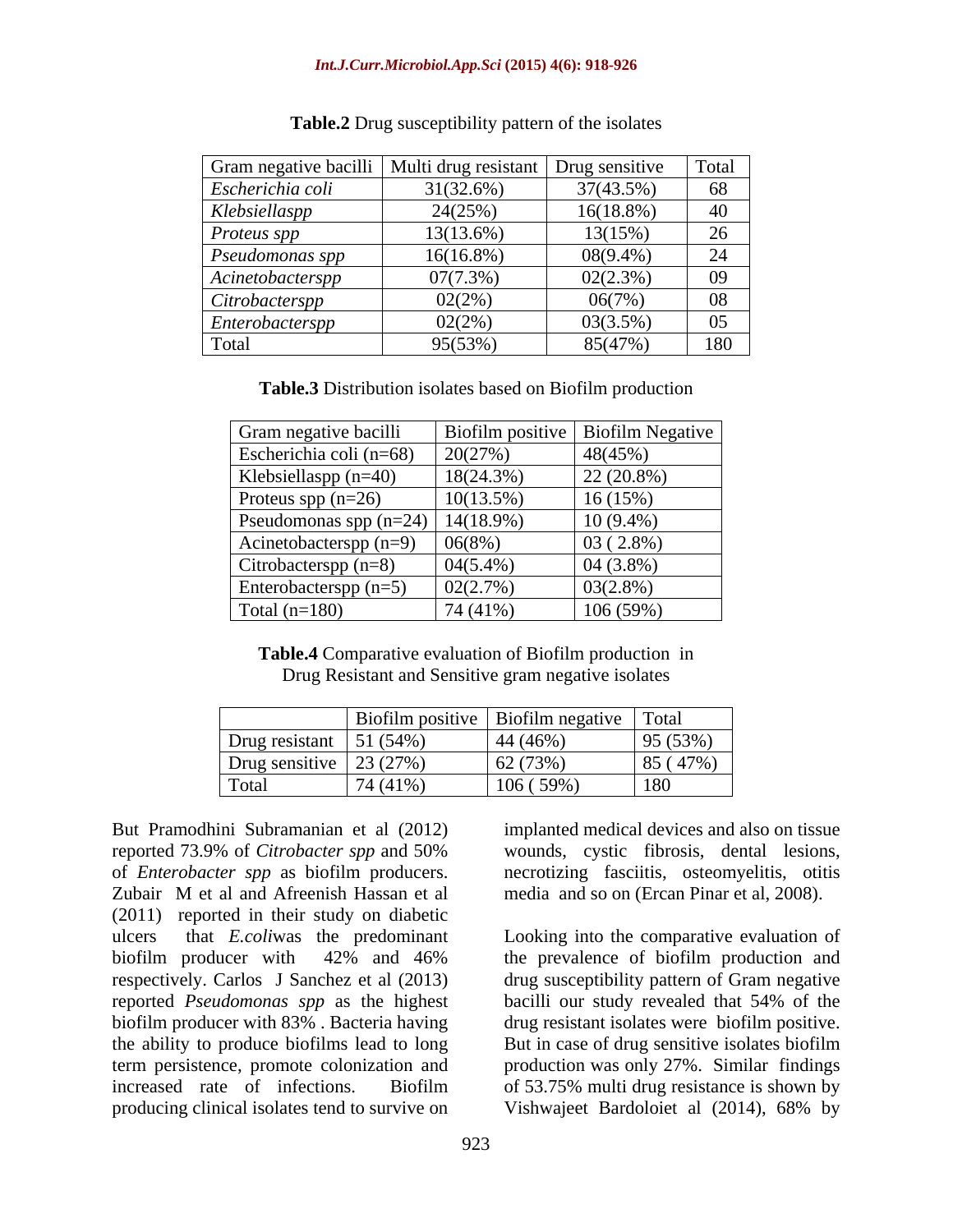Mahabubul Islam Majumder et al (2014)and the biofilm architecture may prove to be as high as 90% of multi drug resistance is reported by Pramodhini Subramanian et al (2012), also around 95% of resistance among *Acinetobacter spp* by Deepa et al (2012). Factors like slow growth, presence of exopolysaccharide matrix slow the I am grateful to acknowledge Dr. NTR diffusion of antibiotics leading to the University of health Sciences, Vijayawada, changes in the physicochemical properties Andhra Pradesh for their financial support to of the drug due to the time lapse are implicated (Thien-Fah C Mah et al, 2001). Other mechanisms are alteration in the outer **References** membrane porin proteins, decrease permeability of the drug to the target site and genetic mechanisms include the exchange of gene and plasmid at a faster rate for the detection of biofilm production in coding for drug resistance and higher rate of Coagulase-negative Staphylococci. coding for drug resistance and higher rate of mutations due to the close proximity of

In conclusion, increasing burden of biofilm<br>
In the methods of biofilm formation in the<br>
Intervention and drug resistance among the methods of biofilm formation in the production and drug resistance among the routine clinical isolates is alarming as this leads to persistent chronic infections which  $4.305-311$ . is a challenge to infection control practices in health care settings. Establishing an Bacteriality - Exploring chronic disease association between drug resistance and biofilms has generated immense speculation Andrew J. Spiers, John Bohannon, Stefanie and knowledge about the nature of biofilms and the means to diagnose biofilm related infections (Rose cooper et al. 2010) .Though interface by the Pseudomonas extensive studies have been carried out on fluorescens SBW25 wrinkly spreader<br>various aspects of biofilms, however with requires an acetylated form of cellulose. various aspects of biofilms, however with regard to the enumeration in a basic clinical laboratory, very little practical information is available. 2011, Hacking into bacterial biofilms: a

Overall the present study demonstrated a high propensity among the Gram negative Caiazza, N.C and O'Toole, G.O., 2004, Sad bacteria to form biofilm and a significant B is required for the transition from bacteria to form biofilm and a significant association of biofilms with multiple drug<br>resistance an understanding of the drug during biofilm formation by resistance. An understanding of the drug resistance associated with biofilms is gained Pseudomonas aeruginosa PA 14. in the development of new and more effective treatment modalities that not only  $4485$ .

more effective in improving the patients outcome in the near future.

# **Acknowledgement**

conduct this study.

# **References**

- Adilson Oliveira, Maria de Lourdes RS Cunha, 2010, Comparison of methods for the detection of biofilm production in Coagulase-negative Staphylococci. BMC Research. notes, 3:260.
- microbes (Silpi Basak et al, 2013). Afreenish Hassan , J Usman, F Kaleem, m Omair, A Khalid, M Iqbal. 2011. Evaluation of different detection methods of biofilm formation in the clinical isolates. Braz J Infect Dis . 15: 4. 305-311.
	- Amy Proal , 2008. Understanding Biofilms. <http://bacteriality.com>
	- M. Gehrig and Paul B. Rainey, 2003, Biofilm formation at the air-liquid interface by the Pseudomonas fluorescens SBW25 wrinkly spreader requires an acetylated form of cellulose. Molecular Microbiology, 50(1), 15-27.
	- Christophe Bordi and Sophie de Bentzmann, new therapeutic challenge. Annals of Intensive Care, 1:19.
	- Caiazza, N.C and O'Toole, G.O., 2004, Sad B is required for the transition from reversible to irreversible attachment during biofilm formation by *Pseudomonas aeruginosa* PA 14. Journal of Bacteriology, 186:14, 4476- 4485.
- attempt to eradicate bacteria but also affect Center of Disease control, Multidrug<br>Resistant Organism & Clostridium Center of Disease control, Resistant Organism &Clostridium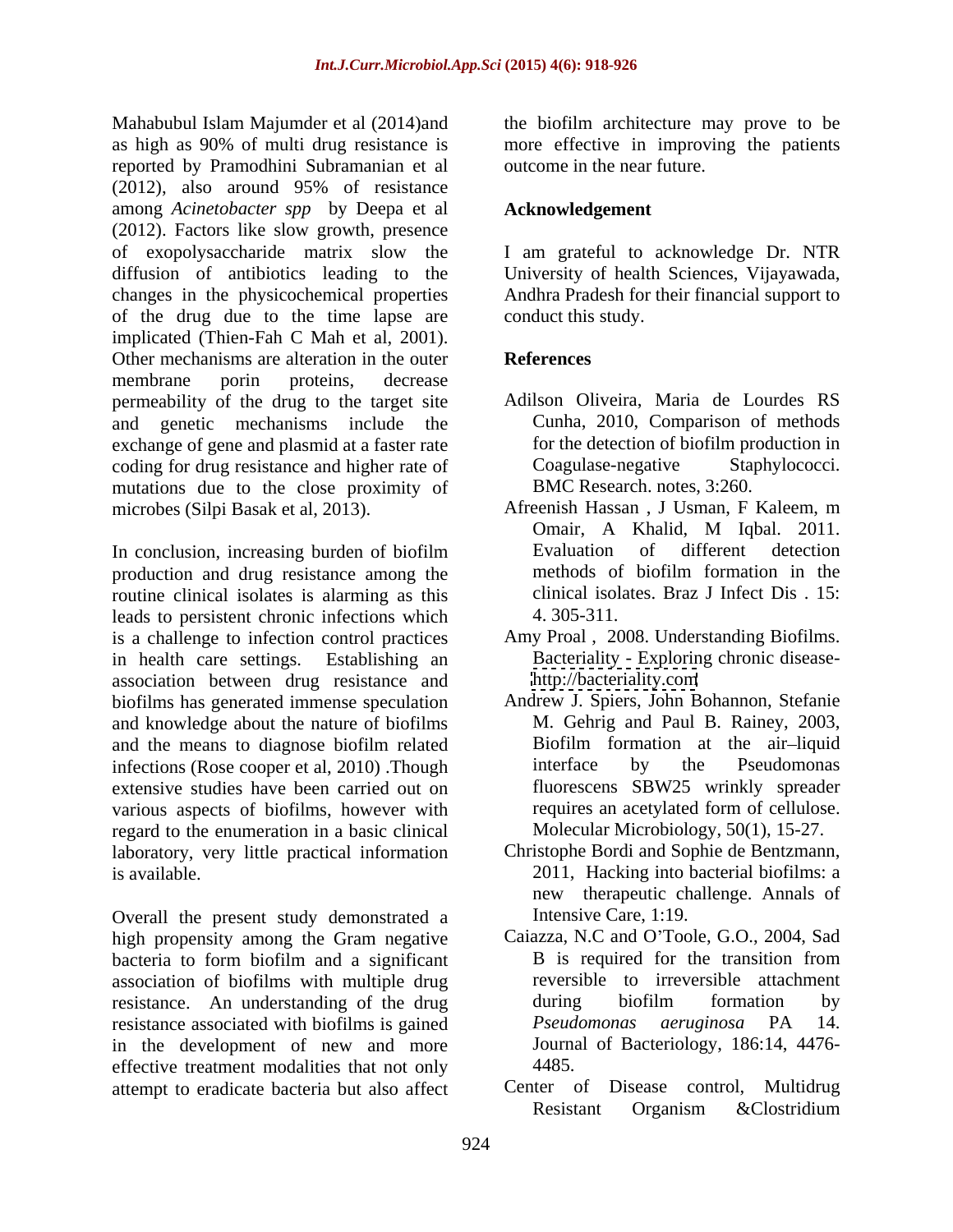- Clinical and laboratory standards Institute.
- Constantin Oana Emilia, 2009, Bacterial Biofilms formation at Air Liquid
- Costerton, J. W., Stewart, P.S. and infections. Science, 284:5418, 1318-
- Romano, Joseph C Wenke, Clinton K clinical isolates and the implications in
- Danese, P.N, Pratt Leslie A. and Kolter R. required for development of Escherichia
- of cell to cell signals in the development
- Dheepa M, AppalarajuB . 2012. Phenotypic Methods for the Detection of Various 12:6566-6596. Isolates of *Acinetobacter baumanii* at a
- life on surfaces. Emerging Infectious
- Ercan Pinar, SemihOncel, UmitKaragoz, GamzeSener, CaglarCalli, Bekir Tatar. 2008. Demonstration of Bacterial

difficile infection (MDRO/CDI) Biofilms in Chronic Otitis Media. The Module. Jan, 2014. Mediterranean Journal of Otology, 4:64- 68.

- M100-S23, 2013, Performance Freeman D J, Falkiner F R., Keane C T. Standards for Antimicrobial 1989. New method for detecting slime Susceptibility Testing. The contract of the producing by coagulase negative Freeman D J, Falkiner F R., Keane C T. 1989. New method for detecting slime producing by coagulase negative Journal of clinical pathology, 42;872-874.
- Interfaces, Innovative Romanian Food Hans-Curt Flemming, JostWingender, Biotechnology, Volume 5:Dec,18-22. Ulrich Szewzyk. 2011. Biofilm Greenberg, E. P. 1999.Bacterial Chapter: Biofilm Dispersion:1-28 Hans-Curt Flemming, JostWingender, Ulrich Szewzyk. 2011. Biofilm Highlights, Springer series on Biofilms.
- biofilms: A common cause of persistent Jaggi N, PushpaSissodia, Lalit Sharma. 1322. bacteria in a Control of multidrug resistant bacteria in a
- Carlos J Sanchez Jr, Katrin Mende, Miriam tertiary care hosptal in India. Journal of L Beckius, Kevin S Akers, Desiree R Antimicrobial Resistance and Infection Control, 1:23, 2-7.
	- Murray. 2013. Biofilm formation by Jayaprada R, AbhijitChaudhury, B. chronic infections. BMC Infectious Pan-resistance among gram-negative Diseases, 13:47, 1-12. clinical isolates at a tertiary care hospital Jayaprada R, AbhijitChaudhury, B. Venkataramana, A. Shobha Rani. 2012. in south India. J ClinSci Res, 3:121-125.
- 2000. Exopolysaccharide production is Khalid Mahmood Hammadi and Afaf coli K 12 biofilm architecture. Journal of slime material in Staphylococcus aureus Bacteriology, 182:12, 3593-3596. bacteria from bovine mastitis by Davies D G, Parsek M R, Pearson J P, transmission electron microscope and Eglewski B H, Costerton J W, Greenberg E P. 1998, The involvement *Int.J.Curr.Microbiol.App.Sci*, 3(4), 304 Abdulrahman Yousif. 2014. Detection of bacteria from bovine mastitis by transmission electron microscope and Congo red agar method. -309.
	- of a bacterial biofilm. Science, Laverty G , Gorman S P and Gilmore B F. 280:5361,295-298. 2011. The potential of antimicrobial peptides as biocides. Int. J. Mol. Sci. 12:6566-6596.
- Betalactamases in Carbapenem Resistant Lewis K. 2007. Persister cells, dormancy Tertiary Care Hospital in South India. Microbiology. 5:48-56. Mariana N S, S Journal of Clinical and Diagnostic A Salman, V Neela and S Zamberi. Research. 6:6, 970-973. 2009. Evaluation of modified congo red Donlan. R M. 2002. Biofilms: Microbial agar for detection of biofilm produced Diseases. 8: 9, 881-890. The example of the existence *Staphyloccoccus aureus*. and infectious disease. Nature Reviews by clinical isolates of methicillin resistance *Staphyloccoccus aureus*. African Journal of Microbiology Research. 3(6), 330-338.